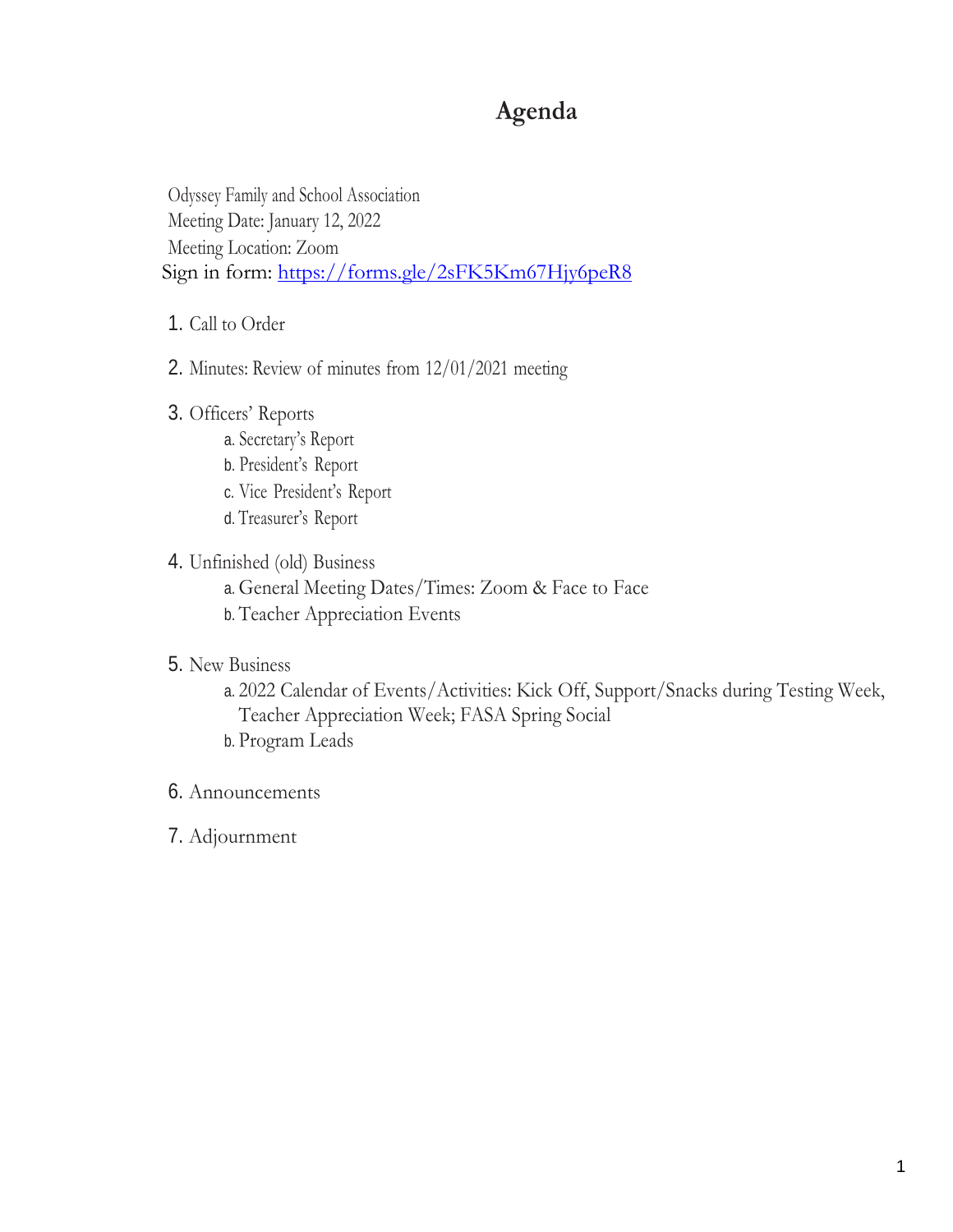# **January 12, 2022**

## **Secretary's Report:**

- In need of dropbox storage and also FASA Zoom account
- Motion forms will be used for all general meetings going forward

## **President's report**

- Odyssey FASA has EIN and is registered with the state Of Georgia as of 12/7: Odyssey Family and School Association ,Inc. a Domestic Non-Profit Corporation All inquires for Odyssey should be directed to  $f_{\text{ASA}}(a)$  odyssey charters chool.net
- President and Treasure were able to secure funds from previous PTO, and Dec. 10<sup>th</sup> set up nonprofit account at Synovus Bank. See Treasurers report for Details
- T. Durden will begin process of obtaining insurance for Odyssey FASA upon budgetary approval
- T. Durden will work with Secretary to revise the Odyssey PTO website page

## **Vice President's Report:**

• Kickoff event for membership, Parent Night Out fundraiser (\$5-30 packages per child); Spring Festival (donate books, clothing, books) and purchase food as \$; Community Super (Sunday night & families enjoyed lunch: 1pm); Carnival STEAM event

1. Pajama Party (Parents can purchase different packages of snacks for their child/ren.. such as nachos, hotdogs, candy, pizza). Children will play games and watch movies throughout the evening (7:00pm-11:00pm) 2. Community lunch (plates could be prepared early with a pickup time)

- 3. Pancake Breakfast- (Plates are preordered-Drive-up)
- 4. Egg My House (Parents can purchase different packages of pre-filled eggs)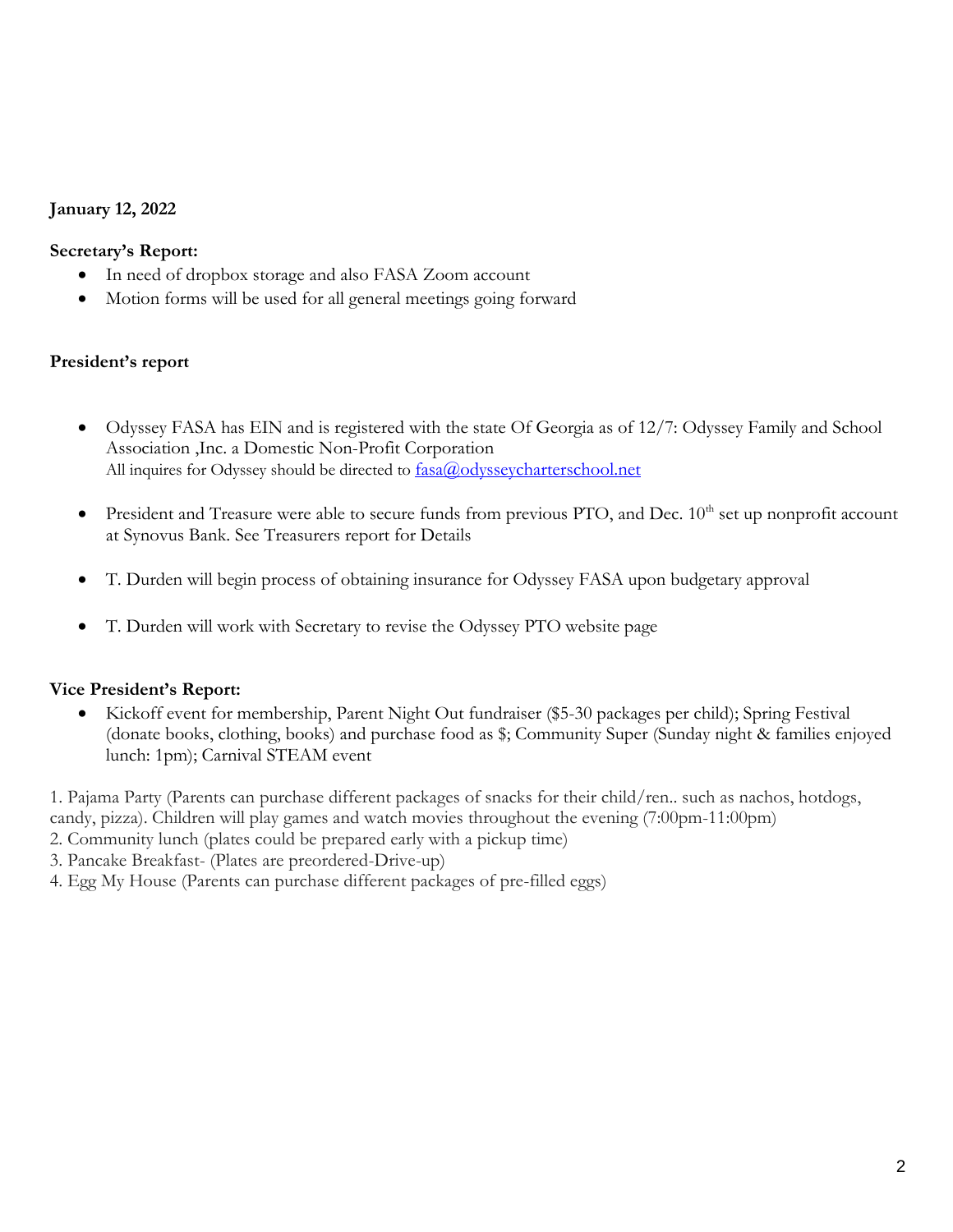## **Treasurer's Report:**

## Treasurer's Report \_\_\_\_\_\_Odyssey FASA\_\_\_\_\_\_ December 10, 2021 – January 10, 2022

# Checking Account

Balance on Hand  $12/10/2021$  \$0.00

| Income |                                    |             |             |
|--------|------------------------------------|-------------|-------------|
|        | 12/10 Dep. Check from previous PTA | \$10,012.27 |             |
|        | 12/10 Dep. Restitution check       | 120.00      |             |
|        | 12/10 Dep. Restitution check       | 120.00      |             |
|        | Total                              | 10,252.27   | \$10,252.27 |
|        |                                    |             |             |

Expenses

12/10 Purchase checks \$168.85

Total Expenses \$168.85<br>Balance on Hand  $1/10/2021$  \$10,083.42 Balance on Hand  $1/10/2021$ 

Items for budgetary approval: AIM: \$350 annual Zoom: \$149.90 annual Dropbox: \$119.88 annual

3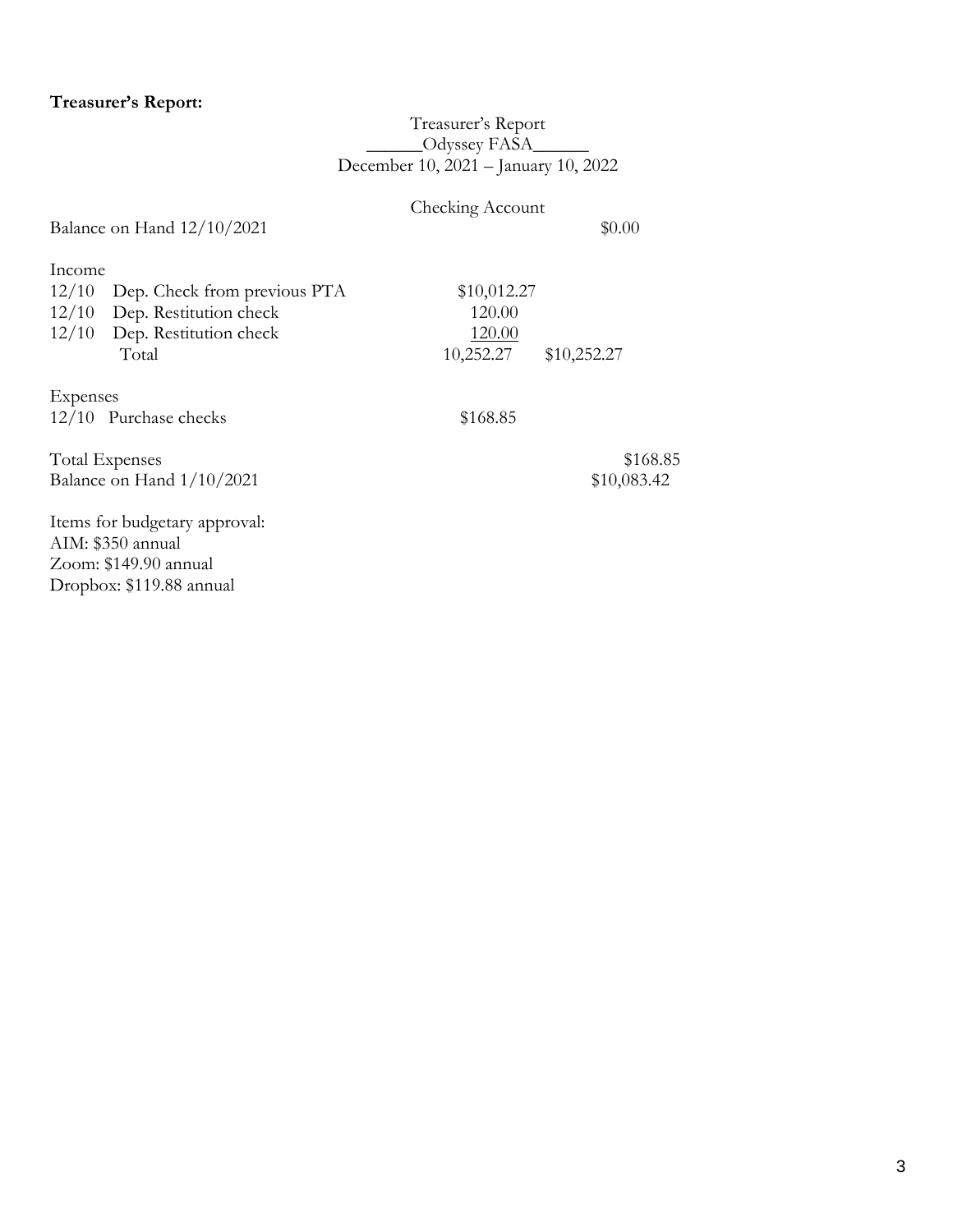#### **Odyssey Family and School Association General Meeting Minutes 12-01-2021**

**Meting called to order by** President Tonia Durden at 6.32pm

**Attendance:** See attached sign in sheet.

**Minutes:** The minutes of 11/10/21 were approved as distribute. Lasharra Jenkins moved to make a motion to amend spelling of her name i n 11/10/21 minutes. The motion was seconded by Symone Bartaldi. The vote was in favor.

#### **Officers' Reports**

*(Name of speaker, summary of business discussed)*

President: given by Tonia Durden

- Gave update of application status for 501(C)3 and EIN.
- Introduction of FASA
- Funds will be transferred upon approval of 501(C)3 and EIN.
- Shared holiday treats for staff.
- Next step: Obtaining Insurance.

Treasurer: given by Taneca Mattews

- No new update since no funds are available

#### **New Business**

#### *(Name of speaker, summary of business discussed)*

- Approval of Bylaws: Jenn Tinney motions to approve bylaws as is. Tanica Mattews seconds motion. Lori Northeim motions to add allowing people to volunteer to cover \$10 dues. Lori Northeim withdraws motion. June Francis motions to make \$10 dues covered by 5 hours of volunteer time. June Francis withdraws motion. Symone Bartholdi motions for bylaws to pass as is with grammatical, formatting, and spelling corrections. Georgia Brown seconds motion. The vote was in favor.

#### **Committee Reports**